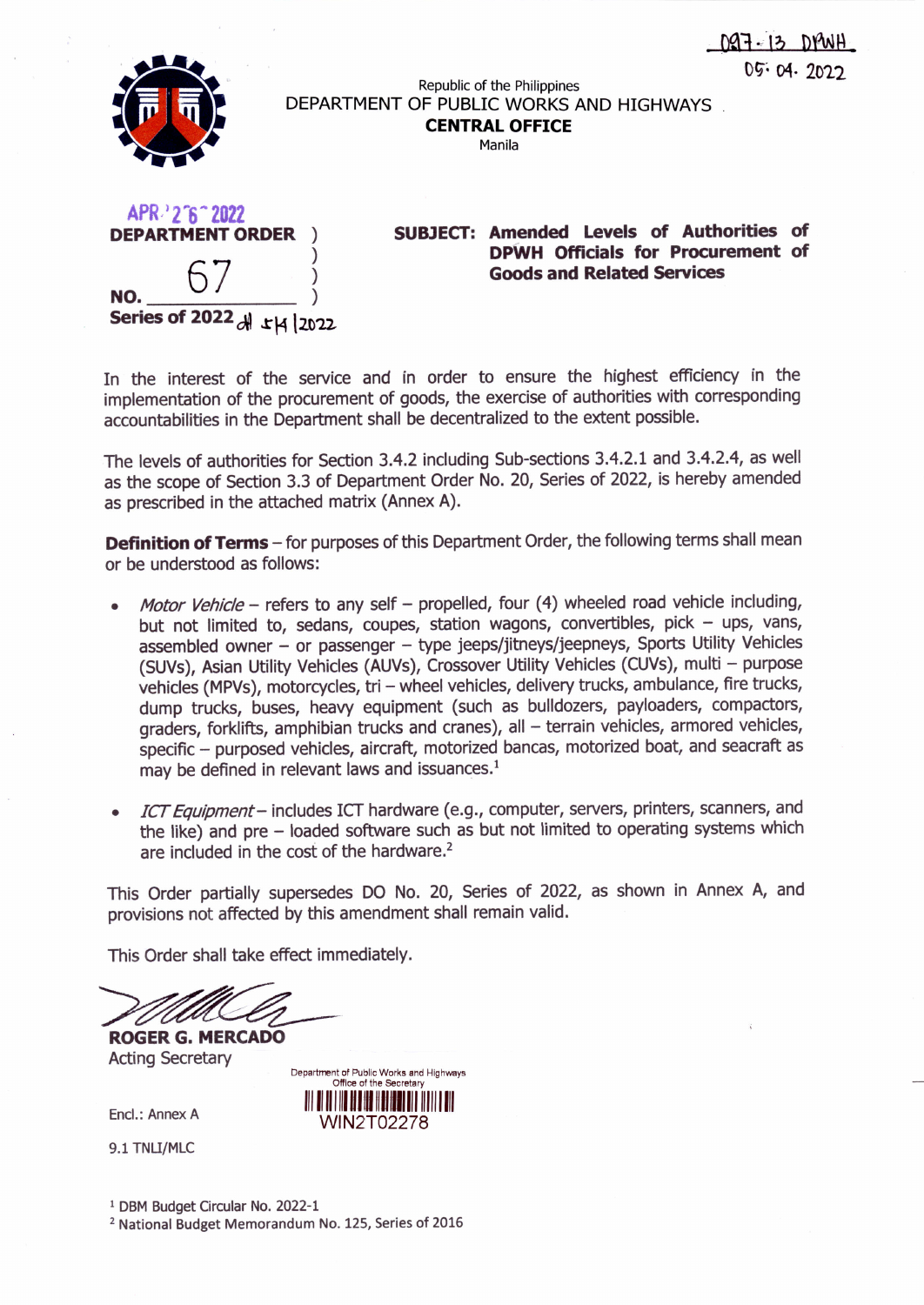Annex A **LEVELSOF AUTHORITlES OF DPWH KEYOFFICIALS FOR PROCUREMENT**

|                         |                                                                                                                                                                                                                 | <b>District</b>         |                             | Regional                |                                            | Service               |                                         | <b>Bureaus</b>               |                    | <b>UPMO</b>        |                    | <b>Assistant</b>                                         |                                                                      |
|-------------------------|-----------------------------------------------------------------------------------------------------------------------------------------------------------------------------------------------------------------|-------------------------|-----------------------------|-------------------------|--------------------------------------------|-----------------------|-----------------------------------------|------------------------------|--------------------|--------------------|--------------------|----------------------------------------------------------|----------------------------------------------------------------------|
|                         | Delegated Authority                                                                                                                                                                                             | <b>BAC</b>              | <b>District</b><br>Engineer | <b>BAC</b>              | <b>Director</b>                            | <b>Division Chief</b> | Director                                | Assistant<br><b>Director</b> | <b>Director</b>    | Project<br>Manager | Director           | Secretary                                                | Undersecretary                                                       |
| $\overline{\mathbf{3}}$ | <b>GOODS/SUPPLIES/OTHER SERVICES</b>                                                                                                                                                                            |                         |                             |                         |                                            |                       |                                         |                              |                    |                    |                    |                                                          |                                                                      |
| 3.1                     | Proiect Procurement Management Plan<br>(PPMP) Indicative/Final                                                                                                                                                  |                         | Submit<br>No Limit          |                         | Submit<br>No Limit                         |                       | Submit<br>No Limit                      |                              | Submit<br>No Limit |                    | Submit<br>No Limit | Submit<br>No Limit                                       | Submit<br>No Limit                                                   |
| 3.2                     | Annual Procurement Plan (APP)<br>Indicative/Final                                                                                                                                                               | Recommend               | Approve                     | Recommend               | Approve                                    |                       | <b>PrS</b><br>Consolidate<br>and Submit |                              |                    |                    |                    | <b>BAC</b><br>Recommend                                  | Usec concerned<br>and<br><b>Support Services</b><br>Approve No Limit |
| 3.3                     | PUBLIC BIDDING FOR SUPPLIES (NON-INFRA), OFFICE EQUIPMENT (ALL), ICT EQUIPMENT, LABORATORY TESTING EQUIPMENT, NON-DESTRUCTIVE TESTING EQUIPMENT AND FIELD TESTING EQUIPMENT,<br><b>AND SERVICES<sup>7</sup></b> |                         |                             |                         |                                            |                       |                                         |                              |                    |                    |                    |                                                          |                                                                      |
| 3.3.1                   | Purchase Request (PR)                                                                                                                                                                                           |                         | Approve<br>P <sub>2</sub> M |                         | Approve<br>P5M                             |                       | Approve<br>P5M                          |                              | Approve<br>P5M     |                    | Approve<br>P5M     | <b>Asec</b><br>Concerned<br>Approve<br>P10M <sup>1</sup> | <b>Usec Concerned</b><br>Recommend P20M                              |
| 3.3.2                   | Advertisement                                                                                                                                                                                                   | Sign<br>No Limit        |                             | Sign<br>No Limit        |                                            |                       |                                         |                              |                    |                    |                    |                                                          | <b>BAC Sign</b><br>No Limit                                          |
| 3.3.3                   | Abstract of Bids                                                                                                                                                                                                | Approve<br>Within Limit |                             | Approve<br>Within Limit |                                            |                       |                                         |                              |                    |                    |                    | <b>BAC Approve</b><br>No Limit                           |                                                                      |
| 3.3.4                   | Notice of Post-Qualification /<br><b>Disqualification</b>                                                                                                                                                       | Sign<br>No Limit        |                             | Sign<br>No Limit        |                                            |                       |                                         |                              |                    |                    |                    | <b>BAC Recommend</b><br>No Limit                         |                                                                      |
| 3.3.5                   | <b>Resolution of Award</b>                                                                                                                                                                                      | Recommend               | Approve<br>Within Limit     | Recommend               | Approve<br><b>Within Limit</b>             |                       |                                         |                              |                    |                    |                    | <b>BAC</b><br>Recommend                                  | <b>Usec Concerned</b><br>Approve<br>P100M <sup>1</sup>               |
| 3.3.6                   | Notice of Award                                                                                                                                                                                                 |                         | Enter Up to<br><b>P10M</b>  |                         | Approve P10M<br>Enter above<br><b>P10M</b> |                       |                                         |                              |                    |                    |                    |                                                          | Regional Operation<br>Recommend                                      |
| 3.3.7                   | Notice to Losing Bidders                                                                                                                                                                                        | Sign<br>No Limit        |                             | Sign<br>No Limit        |                                            |                       |                                         |                              |                    |                    |                    |                                                          | <b>BAC Sign</b><br>No Limit                                          |
| 3.3.8                   | Purchase Order / Contract                                                                                                                                                                                       |                         | Sign<br>P5M                 |                         | Sign<br><b>P10M</b>                        |                       | <b>PrS</b><br>Centrally<br>Procured     |                              |                    |                    |                    |                                                          | <b>Usec Concerned</b><br>Sign No Limit <sup>1</sup>                  |
| 3.3.9                   | Notice to Proceed                                                                                                                                                                                               |                         | Sign<br>P5M                 |                         | Sign<br><b>P10M</b>                        |                       | Sign<br><b>P20M</b>                     |                              | Sign<br>No Limit   |                    | Sign<br>No Limit   | Asec<br>Concerned<br>Sign<br>No Limit                    | <b>Usec Concerned</b><br>Sign<br>No Limit                            |

<sup>1</sup> Provided that the Asec/Usec concerned is not the BAC Chairperson (per RA 9184)

 $\mathcal{A}$ 

7 with Certificate of Non-Availability of Supply issued by DBM

 $\sim 100$  km s  $^{-1}$ 

 $\sim 10^{11}$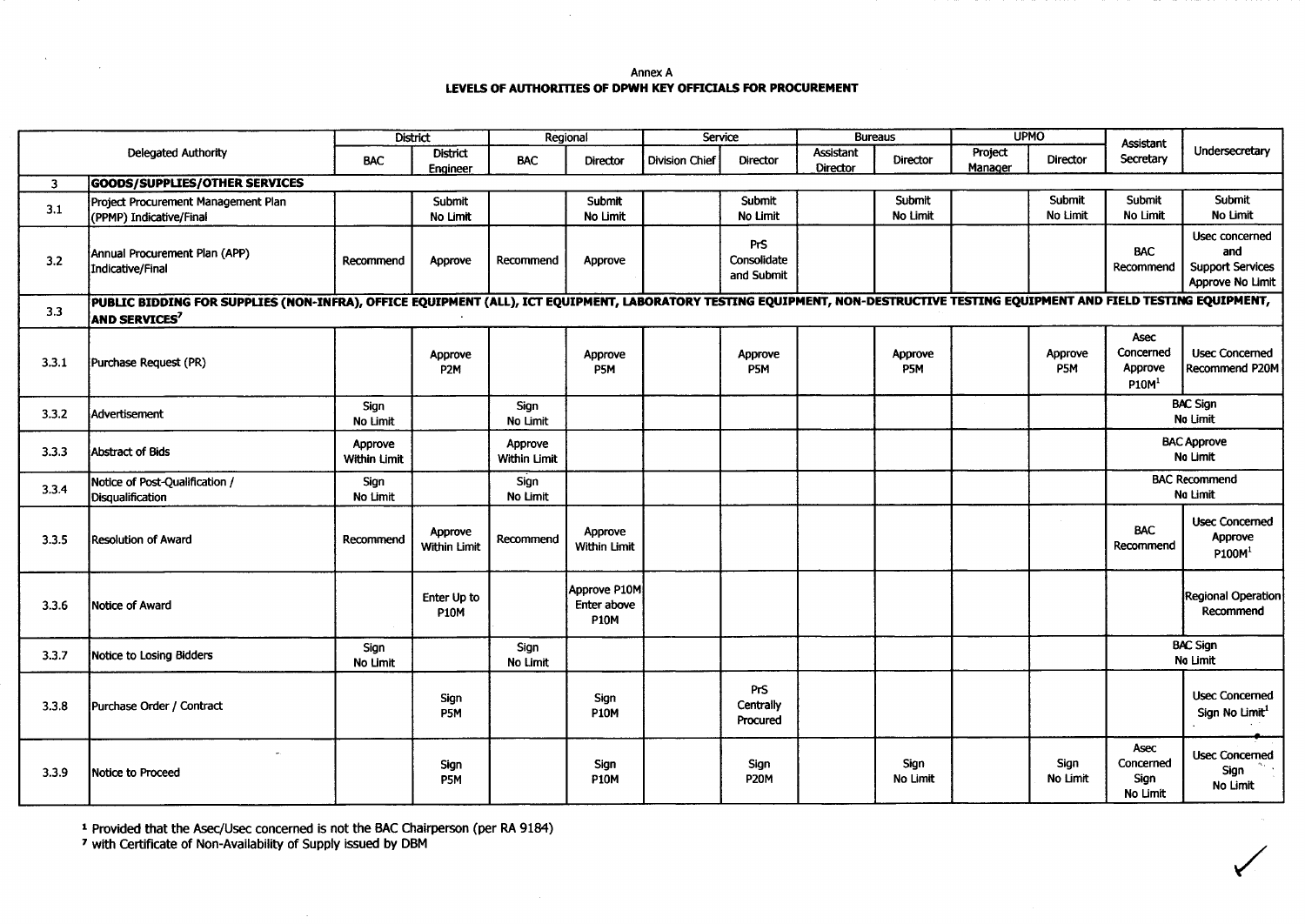## Annex A **LEVELS OF AUTHORITIES OF DPWH KEY OFFICIALS FOR PROCUREMENT**

|           |                                                   | <b>District</b>     |                                                                            | Regional               |                                                                            | Service                  |                        | <b>Bureaus</b>        |                         | <b>UPMO</b>        |                  |                                                              |                                                                                      |
|-----------|---------------------------------------------------|---------------------|----------------------------------------------------------------------------|------------------------|----------------------------------------------------------------------------|--------------------------|------------------------|-----------------------|-------------------------|--------------------|------------------|--------------------------------------------------------------|--------------------------------------------------------------------------------------|
|           | <b>Delegated Authority</b>                        | <b>BAC</b>          | District<br>Engineer                                                       | <b>BAC</b>             | <b>Director</b>                                                            | <b>Division</b><br>Chief | Director               | Assistant<br>Director | <b>Director</b>         | Project<br>Manager | <b>Director</b>  | Assistant<br>Secretary                                       | Undersecretary                                                                       |
| 3.4.2     | <b>MOTOR VEHICLES</b>                             |                     |                                                                            |                        |                                                                            |                          |                        |                       |                         |                    |                  |                                                              |                                                                                      |
| 3.4.2.1   | <b>PURCHASE</b>                                   |                     |                                                                            |                        |                                                                            |                          |                        |                       |                         |                    |                  |                                                              |                                                                                      |
| 3.4.2.1.1 | Authority to Purchase                             |                     |                                                                            |                        |                                                                            |                          |                        |                       | <b>BOE</b><br>Recommend |                    |                  |                                                              |                                                                                      |
| 3.4.2.1.2 | Purchase Request (PR)                             |                     | Approve<br><b>P30M</b>                                                     |                        | Approve<br><b>P50M</b>                                                     |                          | Approve<br><b>P50M</b> |                       | Approve<br><b>P50M</b>  |                    | Approve<br>P50M  | Technical<br><b>Services</b><br>Approve<br>P75M <sup>1</sup> | Technical<br><b>Services</b><br>Approve<br>No Limit                                  |
| 3.4.2.1.3 | Advertisement                                     | Sign<br><b>P30M</b> |                                                                            | Sign<br><b>P50M</b>    |                                                                            |                          |                        |                       |                         |                    |                  |                                                              | <b>BAC Sign</b><br>No Limit                                                          |
| 3.4.2.1.4 | Abstract of Bids                                  | Approve<br>P30M     |                                                                            | Approve<br><b>P50M</b> |                                                                            |                          |                        |                       |                         |                    |                  |                                                              | <b>BAC Approve</b><br>No Limit                                                       |
| 3.4.2.1.5 | Notice of Post-Qualification/<br>Disqualification | Sign<br>P30M        |                                                                            | Sign<br><b>P50M</b>    |                                                                            |                          |                        |                       |                         |                    |                  |                                                              | <b>BAC Sign</b><br>No Limit                                                          |
| 3.4.2.1.6 | Resolution of Award                               | Recommend           | Approve<br><b>P30M</b>                                                     | Recommend              | Approve<br><b>P50M</b>                                                     |                          |                        |                       |                         |                    | $\sim$           | <b>BAC</b><br>Recommend                                      | Technical<br><b>Services</b><br>Approve<br>No Limit <sup>2</sup>                     |
| 3.4.2.1.7 | Notice of Award                                   |                     | Sign<br>P30M                                                               |                        | Sign<br>P50M                                                               |                          |                        |                       |                         |                    |                  |                                                              | Usec Concerned<br>Sign<br>No Limit <sup>2</sup>                                      |
| 3.4.2.1.8 | Notice to Losing Bidder                           | Sign<br><b>P30M</b> |                                                                            | Sign<br><b>P50M</b>    |                                                                            |                          |                        |                       |                         |                    |                  |                                                              | <b>BAC Sign</b><br>No Limit                                                          |
| 3.4.2.1.9 | Contract                                          |                     | Enter into<br>Contract<br>(without<br>need for<br>approval)<br><b>P30M</b> |                        | Enter into<br>Contract<br>(without<br>need for<br>approval)<br><b>P50M</b> |                          |                        |                       |                         |                    |                  |                                                              | <b>Technical</b><br>Services ·<br>Approve<br>$\left  \cdot \right $<br>No Limit $^2$ |
|           | 3.4.2.1.10 Notice to Proceed                      |                     | Sign<br><b>P30M</b>                                                        |                        | Sign<br>P50M                                                               |                          | Sign<br>No Limit       |                       | Sign<br>No Limit        |                    | Sign<br>No Limit | <b>Asec</b><br>Concerned<br>Sign<br>No Limit <sup>1</sup>    | <b>Usec Concerned</b><br>Sign<br>No Limit                                            |

<sup>1</sup> In the absence of the concerned Assistant Secretary, the Undersecretary shall approve

2 Provided that the Asec/Usec concerned is not the SAC Chairperson (per RA 9184)

 $\sim$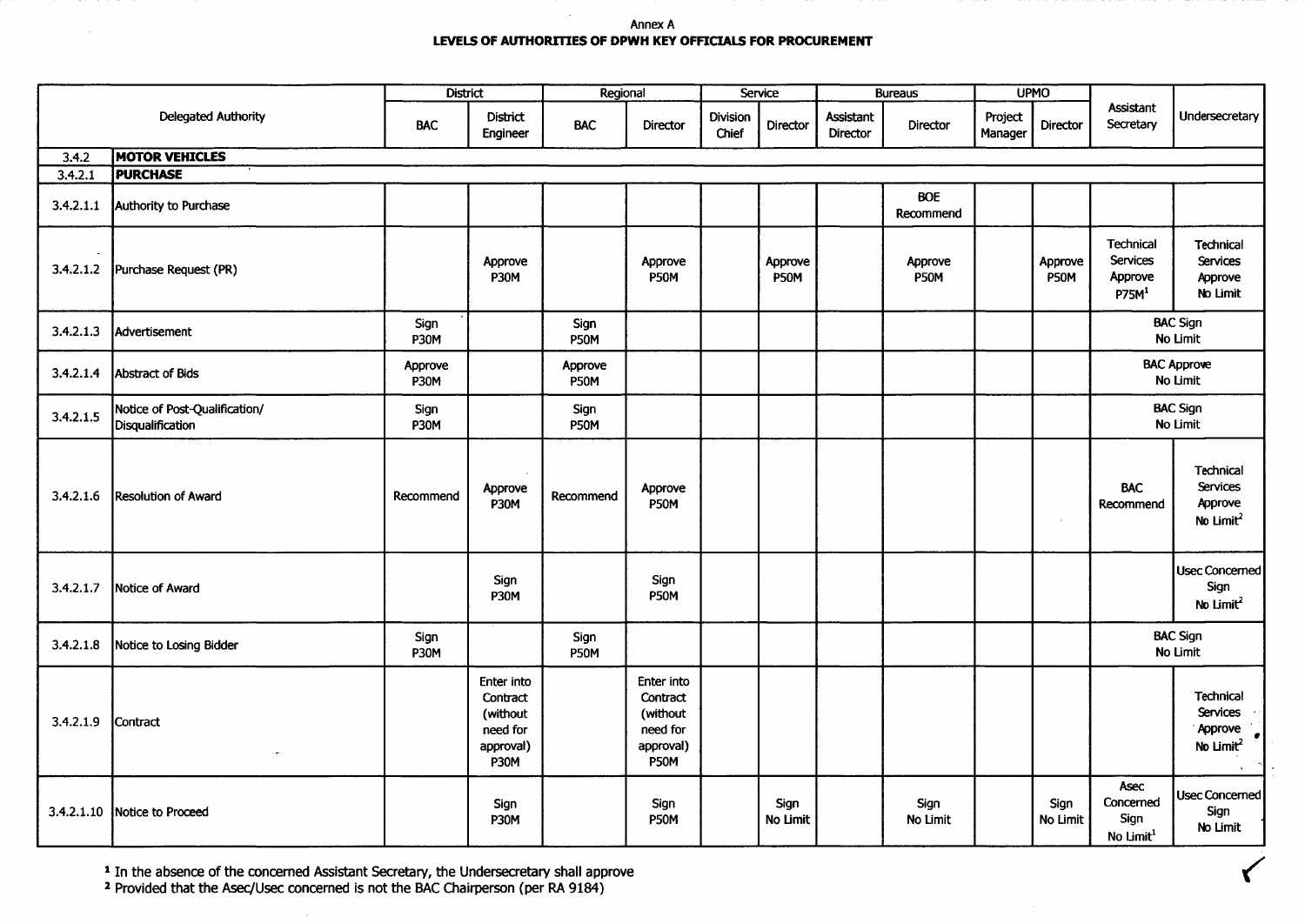Annex A **LEVELSOF AUTHORITIES OF DPWH KEY OFFICIALS FOR PROCUREMENT**

|             |                                                        | <b>District</b>                                                                                                  |                                                                                                       | Regional                                                                                                            | Service                                                                                                   |                   | <b>Bureaus</b> |                       | <b>UPMO</b>                         |                                       |  |                                                              |                                                                         |
|-------------|--------------------------------------------------------|------------------------------------------------------------------------------------------------------------------|-------------------------------------------------------------------------------------------------------|---------------------------------------------------------------------------------------------------------------------|-----------------------------------------------------------------------------------------------------------|-------------------|----------------|-----------------------|-------------------------------------|---------------------------------------|--|--------------------------------------------------------------|-------------------------------------------------------------------------|
|             | <b>Delegated Authority</b>                             | <b>BAC</b>                                                                                                       | <b>District Engineer</b>                                                                              | <b>BAC</b>                                                                                                          | Director                                                                                                  | Division<br>Chief | Director       | Assistant<br>Director | Director                            | Project<br><b>Director</b><br>Manager |  | <b>Assistant</b><br>Secretary                                | Undersecretary                                                          |
| 3.4.2.4     | <b>MAINTENANCE AND REHABILITATION (MOTOR VEHICLES)</b> |                                                                                                                  |                                                                                                       |                                                                                                                     |                                                                                                           |                   |                |                       |                                     |                                       |  |                                                              |                                                                         |
| 3.4.2.4.1   | Maintenance/Parts (Program of Work)                    | <b>Recommend P3M</b><br>Land-Based and<br>P5M Water-Based<br>(ESU should be<br>provisional member<br>of DEO BAC) | Approve P3M<br>Land-Based and<br>P5M Water-Based                                                      | Recommend<br>P5M Land-Based<br>and P15M Water-<br>Based (EMD should<br>be provisional<br>member of Regional<br>BAC) | Approve<br>P5M Land-Based<br>and P15M Water-<br><b>Based</b>                                              |                   |                |                       | <b>BOE</b><br>Recommend<br>No Limit |                                       |  |                                                              | Technical<br><b>Services</b><br>Approve<br>No Limit                     |
| 3.4.2.4.1.1 | Purchase Request (PR)                                  |                                                                                                                  | Approve<br>P3M Land-Based<br>and P5M Water-<br>Based                                                  |                                                                                                                     | Approve<br>P5M Land-Based<br>and P15M Water-<br>Based                                                     |                   |                |                       | <b>BOE</b><br>Recommend<br>No Limit |                                       |  | Technical<br><b>Services</b><br>Approve<br>P25M <sup>1</sup> | <b>Technical</b><br><b>Services</b><br>Approve<br>No Limit              |
| 3.4.2.4.1.2 | <b>Advertisement</b>                                   | Sign P3M Land-<br>Based and P5M<br>Water-Based                                                                   |                                                                                                       | Sign P5M Land-<br>Based and P15M<br>Water-Based                                                                     |                                                                                                           |                   |                |                       |                                     |                                       |  |                                                              | <b>BAC Sign</b><br>No Limit                                             |
| 3.4.2.4.1.3 | <b>Abstract of Bids</b>                                | Approve<br>P3M Land-Based<br>and P5M Water-<br>Based                                                             |                                                                                                       | Approve<br>P5M Land-Based<br>and P15M Water-<br>Based                                                               |                                                                                                           |                   |                |                       |                                     |                                       |  |                                                              | <b>BAC Approve</b><br>No Limit                                          |
| 3.4.2.4.1.4 | Notice of Post-Qualification/<br>Disqualification      | Sign P3M Land-<br>Based and P5M<br>Water-Based                                                                   |                                                                                                       | Sign P5M Land-<br>Based and P15M<br>Water-Based                                                                     |                                                                                                           |                   |                |                       |                                     |                                       |  | <b>BAC Sign</b><br>No Limit                                  |                                                                         |
| 3.4.2.4.1.5 | Resolution of Award                                    | Recommend P3M<br>Land-Based and<br>P5M Water-Based                                                               | Approve<br>P3M Land-Based<br>and P5M Water-<br>Based                                                  | Recommend P5M<br>Land-Based and<br>P15M Water-Based                                                                 | Approve<br>P5M Land-Based<br>and P15M Water-<br>Based                                                     |                   |                |                       |                                     |                                       |  | <b>BAC</b><br>Recommend                                      | <b>Technical</b><br><b>Services</b><br>Approve<br>No Limit <sup>2</sup> |
| 3.4.2.4.1.6 | Notice of Award                                        |                                                                                                                  | Sign P3M Land-<br>Based and P5M<br><b>Water-Based</b>                                                 |                                                                                                                     | Sign P5M Land-<br>Based and P15M<br>Water-Based                                                           |                   |                |                       |                                     |                                       |  |                                                              | <b>Technical</b><br>Services Sign<br>No Limit <sup>2</sup>              |
| 3.4.2.4.1.7 | Notice to Losing Bidder                                | Sign P3M Land-<br>Based and P5M<br>Water-Based                                                                   |                                                                                                       | Sign P5M Land-<br>Based and P15M<br>Water-Based                                                                     |                                                                                                           |                   |                |                       |                                     |                                       |  |                                                              | <b>BAC Sign</b><br>No Limit                                             |
| 3.4.2.4.1.8 | Contract                                               |                                                                                                                  | <b>Enter into Contract</b><br>(without need for<br>approval) P3M<br>Land-Based and<br>P5M Water-Based |                                                                                                                     | <b>Enter into Contract</b><br>(without need for<br>approval)<br>P5M Land-Based<br>and P15M Water<br>Based |                   |                |                       |                                     |                                       |  |                                                              | <b>Technical</b><br><b>Services</b><br>Approve<br>No Limit <sup>2</sup> |
| 3.4.2.4.1.9 | Notice to Proceed                                      |                                                                                                                  | Sign P3M Land-<br>Based and P5M<br>Water-Based                                                        |                                                                                                                     | Sign P5M Land-<br>Based and P15M<br>Water-Based                                                           |                   |                |                       |                                     |                                       |  |                                                              | Technical<br>Services Sign<br>No Limit                                  |

<sup>1</sup> In the absence of the concerned Assistant Secretary, the Undersecretary shall approve <sup>2</sup> Provided that the Asec/Usec concerned is not the BAC Chairperson (per RA 9184)

 $\alpha$